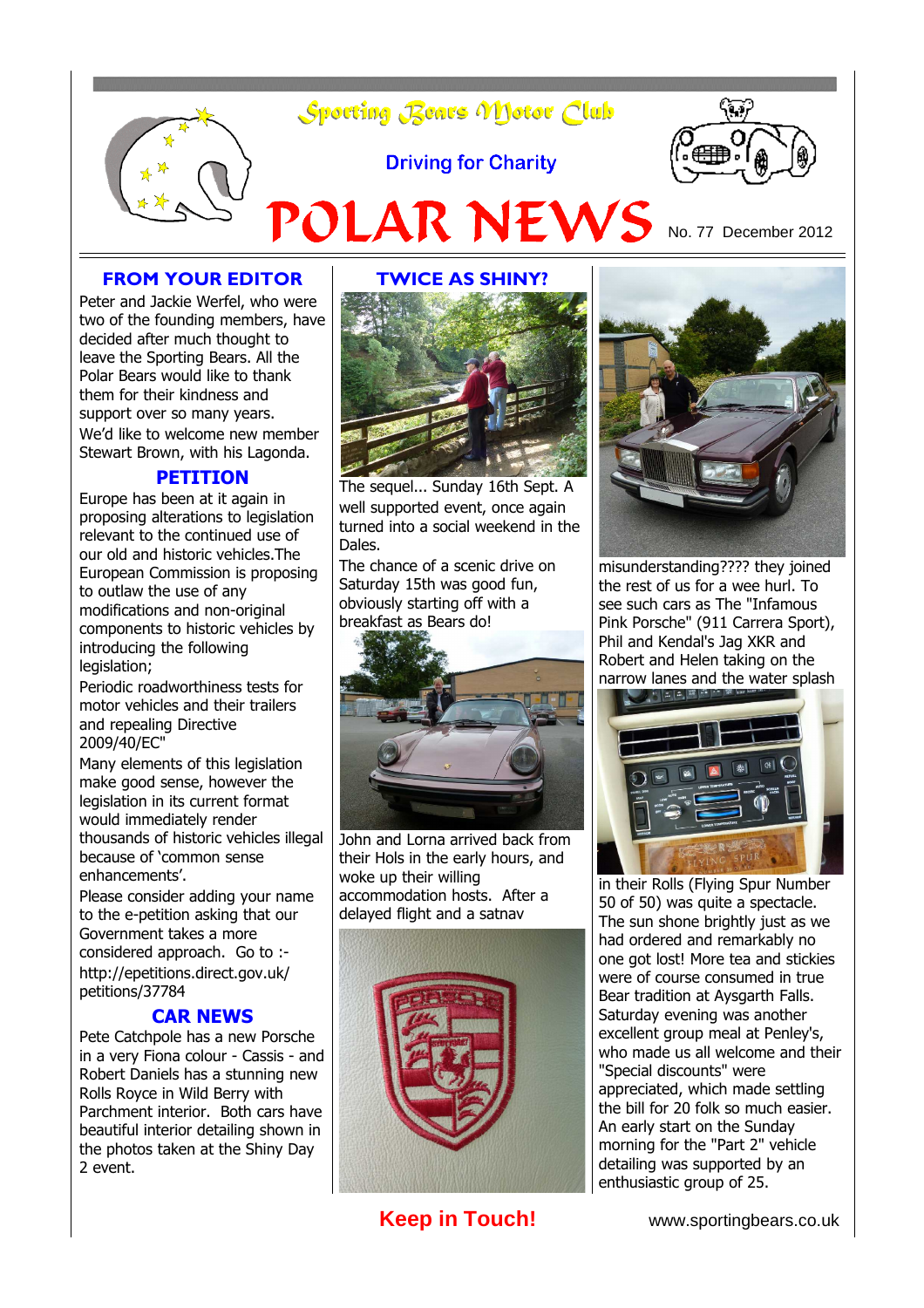Do's & dont's were explained, with Kate's Audi TT kindly acting as the Demo, once again we all learned a few tricks to keep our machines a little sparklier! The Yorkshire Carvery Lunch was well received and everyone returned to ask more questions and to consume Mary's cakes, just in case they were still peckish?

Thanks to everyone for their support and generosity, we managed to raise £142 towards our ongoing Clown Doctors donation total.

So, you think that's it then? Nothing else to learn? We told you quite a bit, but definitely NOT every little dodge towards a potential Concours competing Show car. Brian & Jim challenge you to see if you can do better! Come and have a go if you think your car is clean enough?????

Jim and Brian have prepared some notes on detailing to help you. If you would like a copy of these in exchange for a small donation to children's charity please contact Jim Harris jimmini@btinternet.com

### Brian & Jim.

### **SPORTING BEARS AT THE CLASSIC SPEEDFAIR Knockhill, 12 September 2012**

We have traditionally ended our summer activities by attending the Selkirk Rally, but after 3 successive years of bucketing rain and treatment for trench foot, we decided this year to try something different – the Classic Speedfair at Knockhill Race Circuit.

As well as the normal static classic car show, we were promised a full programme of Scottish Classic Sports and Saloon races to watch, as well





as other entertainment, including stunt driving, stunt motorcycles, and an air display. Knockhill, as the name suggests, is higher than most of the surrounding countryside, and has its own micro-climate, so you never know what weather you're going to get. Four seasons in one day, usually. So the first step is to pack various assorted items into the car: waterproof coat and trousers, umbrella, sun cream, a pair of wellies and some beach shorts, along with a bag of teddy bears, some "rock peg" tent pegs for holding down tents on gravel surfaces; a big hammer to knock them in

with, and big crowbar to get them out again.

Fortunately, when I get there, I find that I know the steward who is allocating spaces, so we are miraculously able to blag a prime spot right beside the donut van and across from the burger van, and with a view of the circuit and lots of passersby watching the races and returning to the static display areas in between. You can't get better.

We get the tent and displays set up, and line up the cars: we have my Cerbera, Ron and Brian in TVR Chimaeras, and Hamish in his TVR T350, Jeff and Mary-Jane's AC Ace



# **Visit us on the Web!** www.sportingbears.co.uk